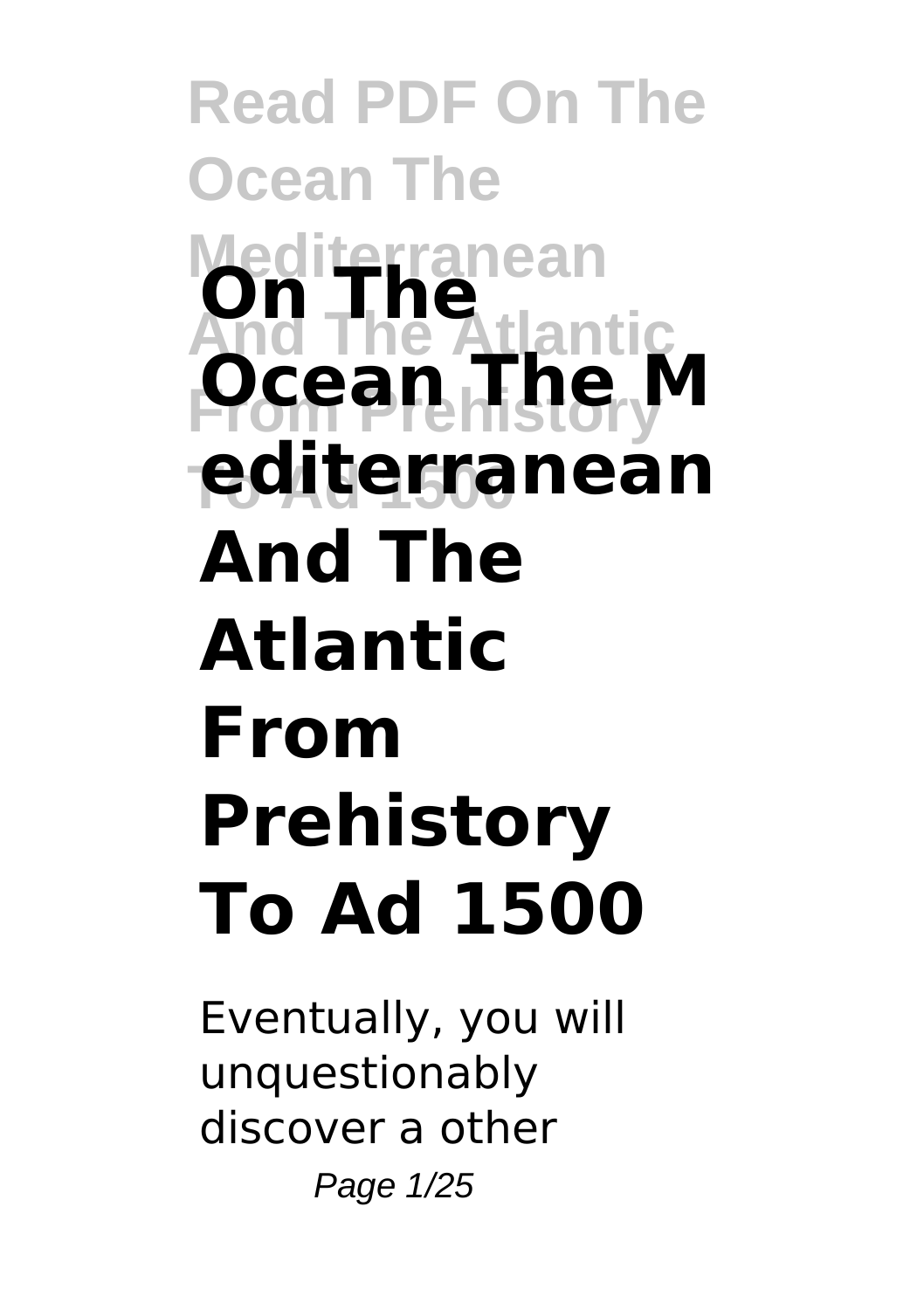experience and skill by spending more cash. **From Prehistory**<br>Still allow that you **Tequire to acquire** you allow that you those all needs following having significantly cash? Why don't you try to acquire something basic in the beginning? That's something that will guide you to understand even more re the globe, experience, some places, in imitation of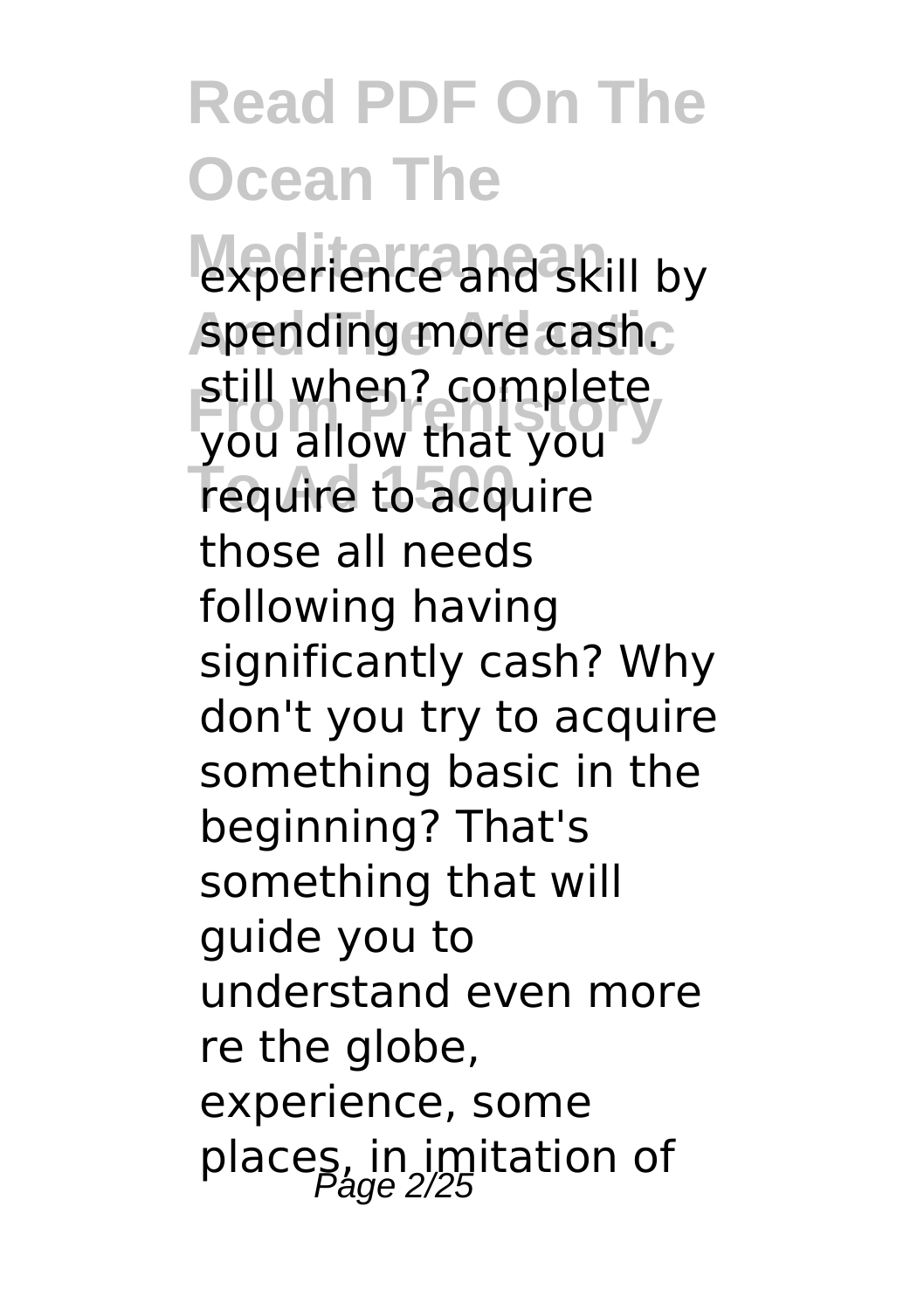**Mediterranean** history, amusement, **And a lot more?antic** 

**From Prehistory** It is your no question **To Ad 1500** own times to sham reviewing habit. accompanied by guides you could enjoy now is **on the ocean the mediterranean and the atlantic from prehistory to ad 1500** below.

eBookLobby is a free source of eBooks from different categories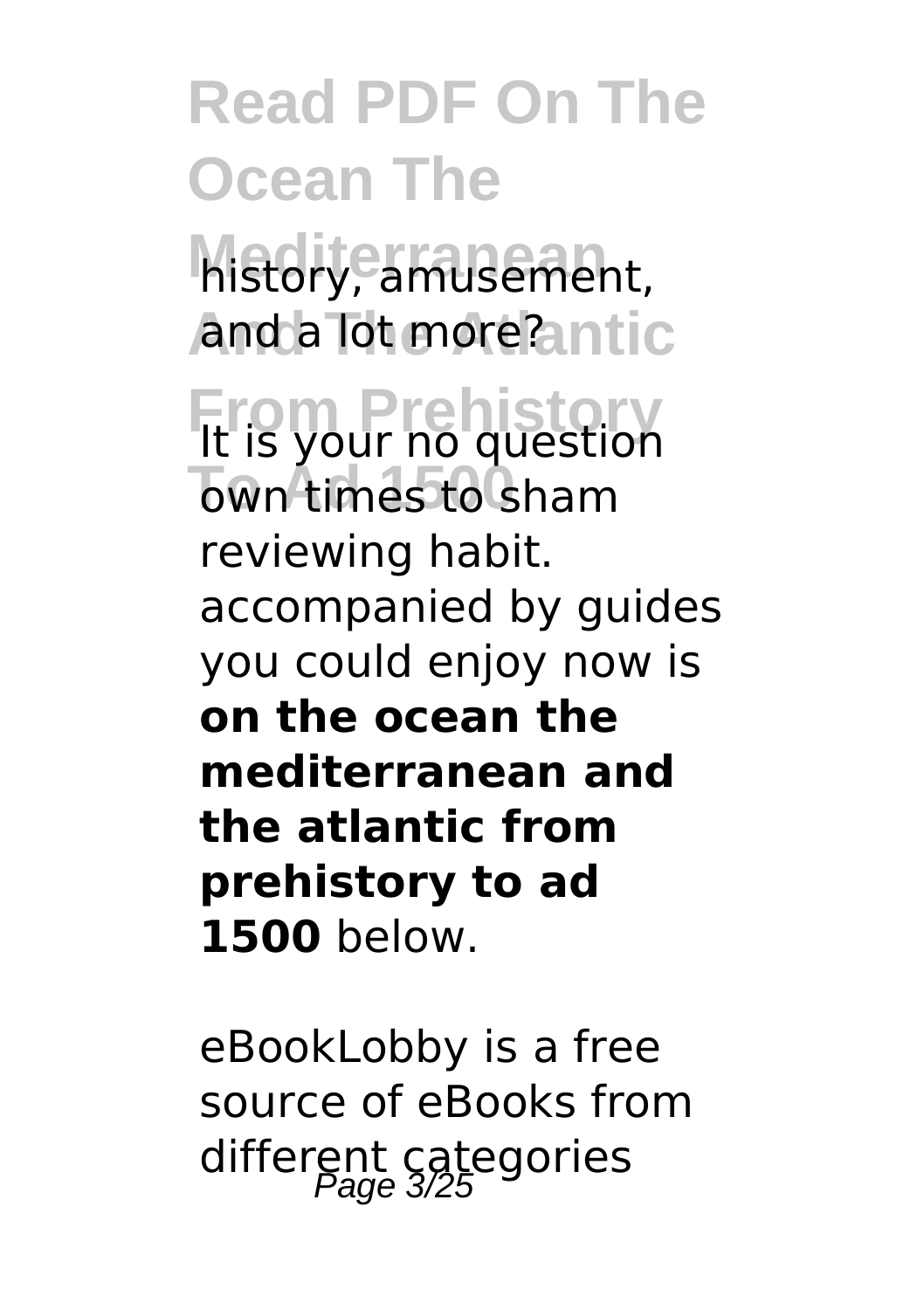like, computer, arts, education and antic **business.** There are<br>several sub-categories to choose from which business. There are allows you to download from the tons of books that they feature. You can also look at their Top10 eBooks collection that makes it easier for you to choose.

### **On The Ocean The Mediterranean** From our signature,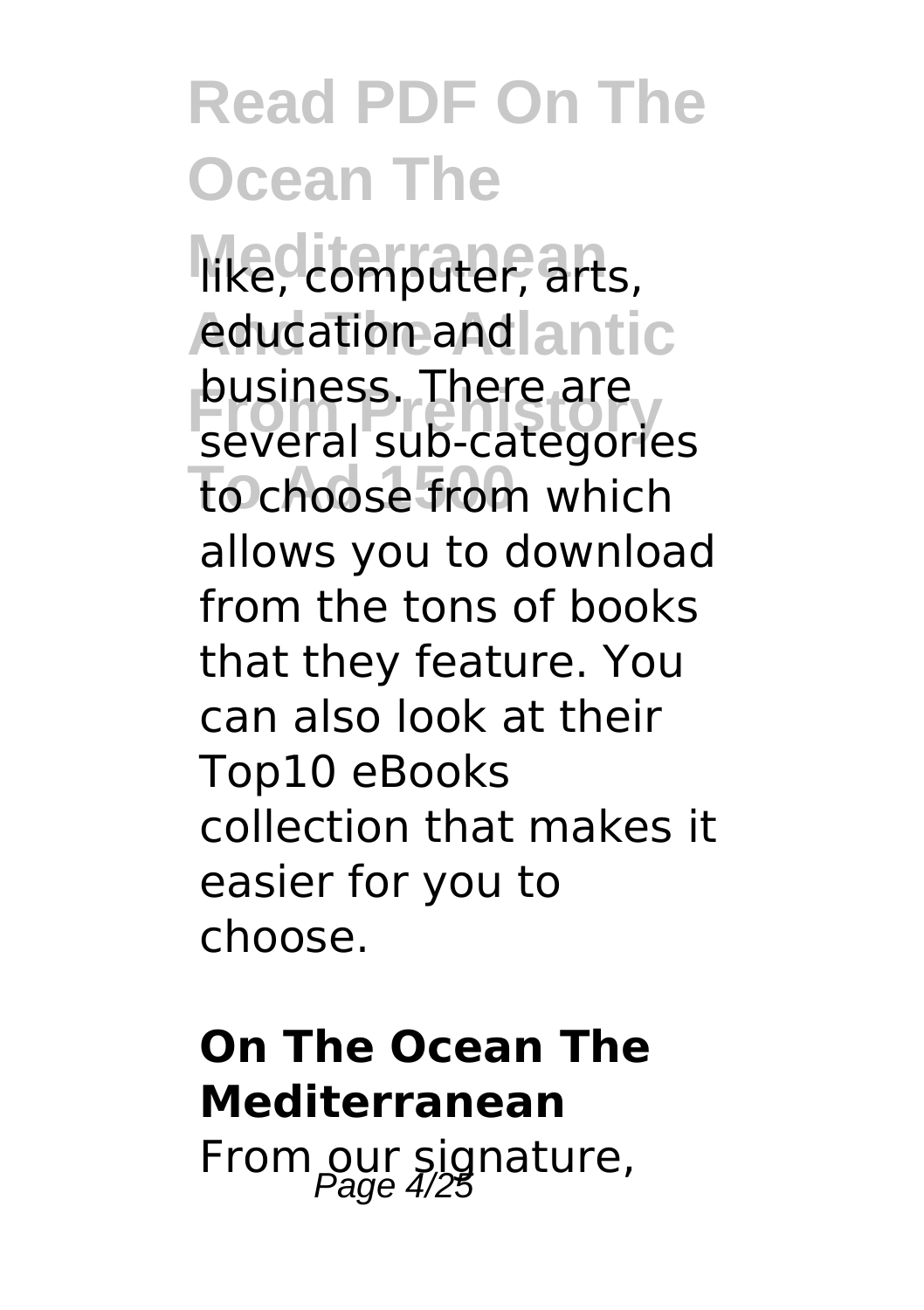**Mediterranean** ocean-view restaurant **And The Atlantic** to the inspired La Sala **From Prehistory** offers a vibrant dining scene. Fresh-caught Lounge, La Valencia seafood,

Mediterranean cuisine and local ingredients form the menu at the Mediterranean Room, while La Sala offers hand-crafted cocktails and stunning views.

**La Jolla Dining With Ocean Views - La** Valencia Hotel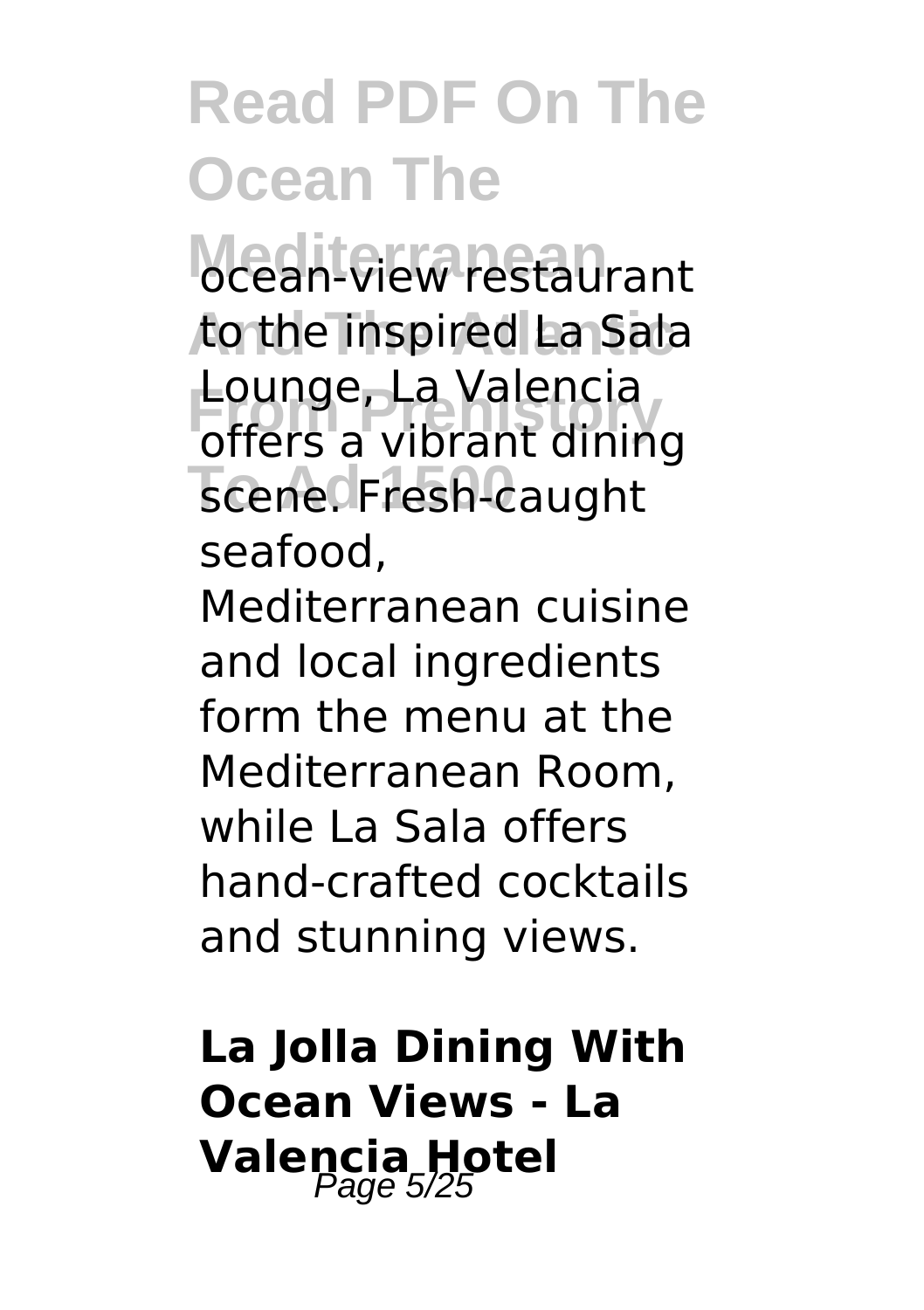Get available dates **And pricing for Ancient** Mediterranean<br>Treasures Ocean<sup>ory</sup> **To Ad 1500** Cruises. Book your Treasures Ocean Istanbul to Athens ocean cruise through Viking Cruises. Rivers; Oceans; Expeditions; **Complimentary** Brochures; Special Offers; Call Viking on +44 208 780 8564. Menu. Oceans. Rivers; Expeditions; Search.

Ancient<br>Page 6/25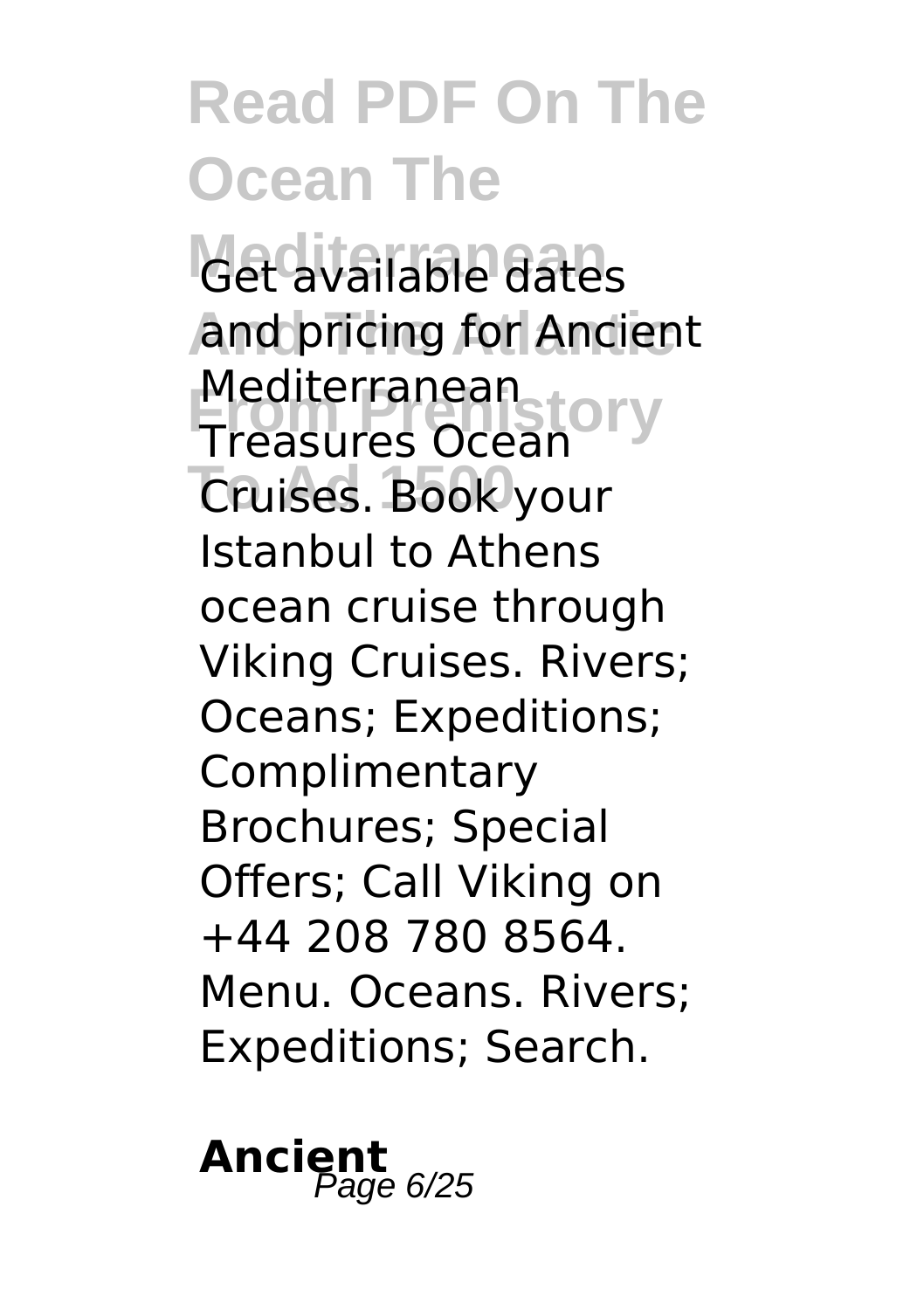**Mediterranean Mediterranean And The Atlantic Treasures Ocean France Dates & Stranding - Istanbul ... The Mediterranean is Cruise Dates &** the largest sea that is not called an ocean. Bordered by Western Europe to the north, Africa to the south and the Middle East to the east this sea is surrounded by many of the world's most ancient civilisations. The Mediterranean is seperated from the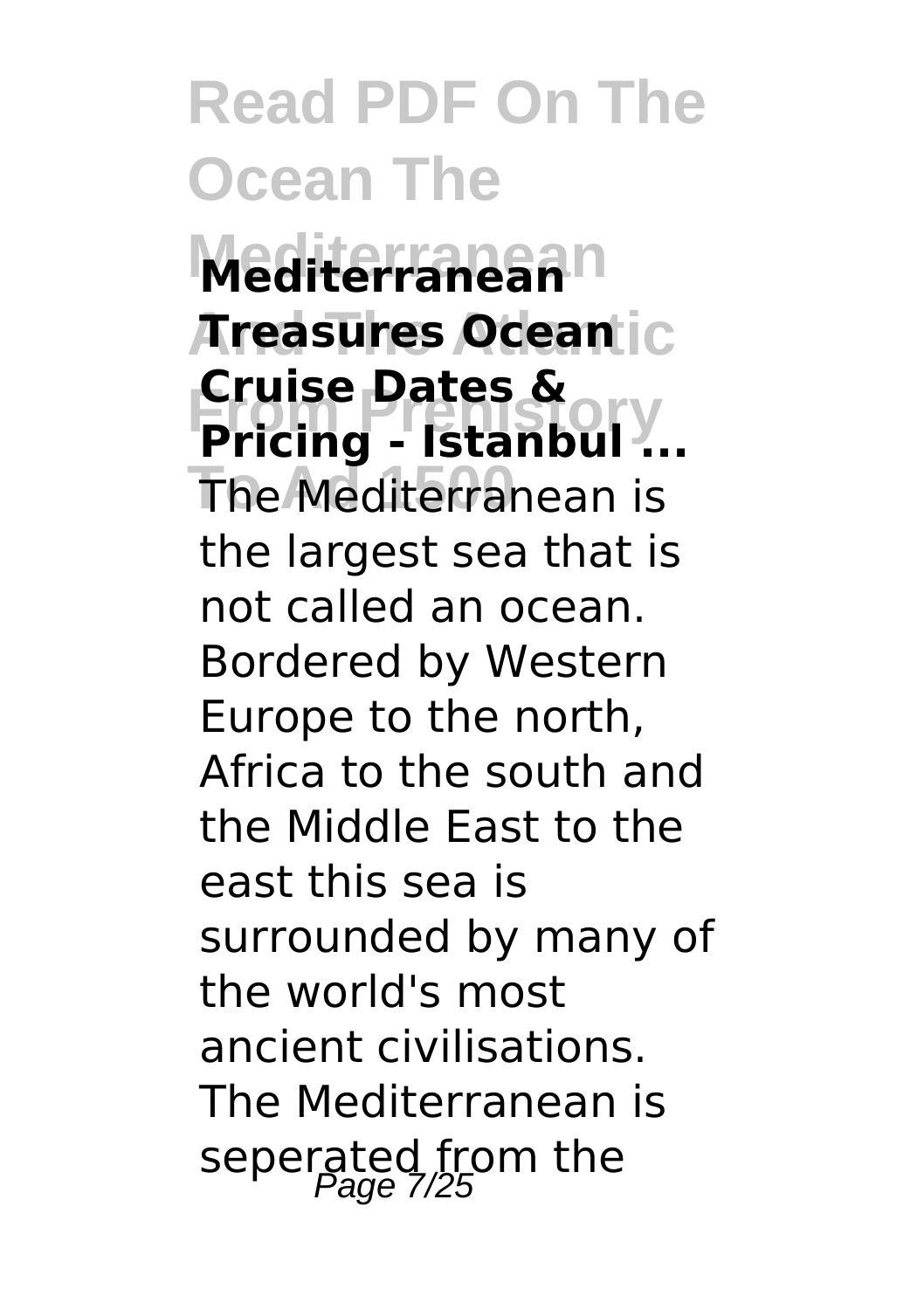Atlantic Ocean by the **Atraits of Gibraltar.** C

**From Prehistory Mediterranean - Sea To Ad 1500 Temperature** DESIGNED to transport you to the MEDITERRANEAN. Explore Our Menu Location. 645 Walnut Street Cincinnati, OH 45202 Central Business District. Hours. Tuesday -Thursday: 4pm - 10pm Friday - Saturday: 4pm - 11pm. OKTO Happy Hour: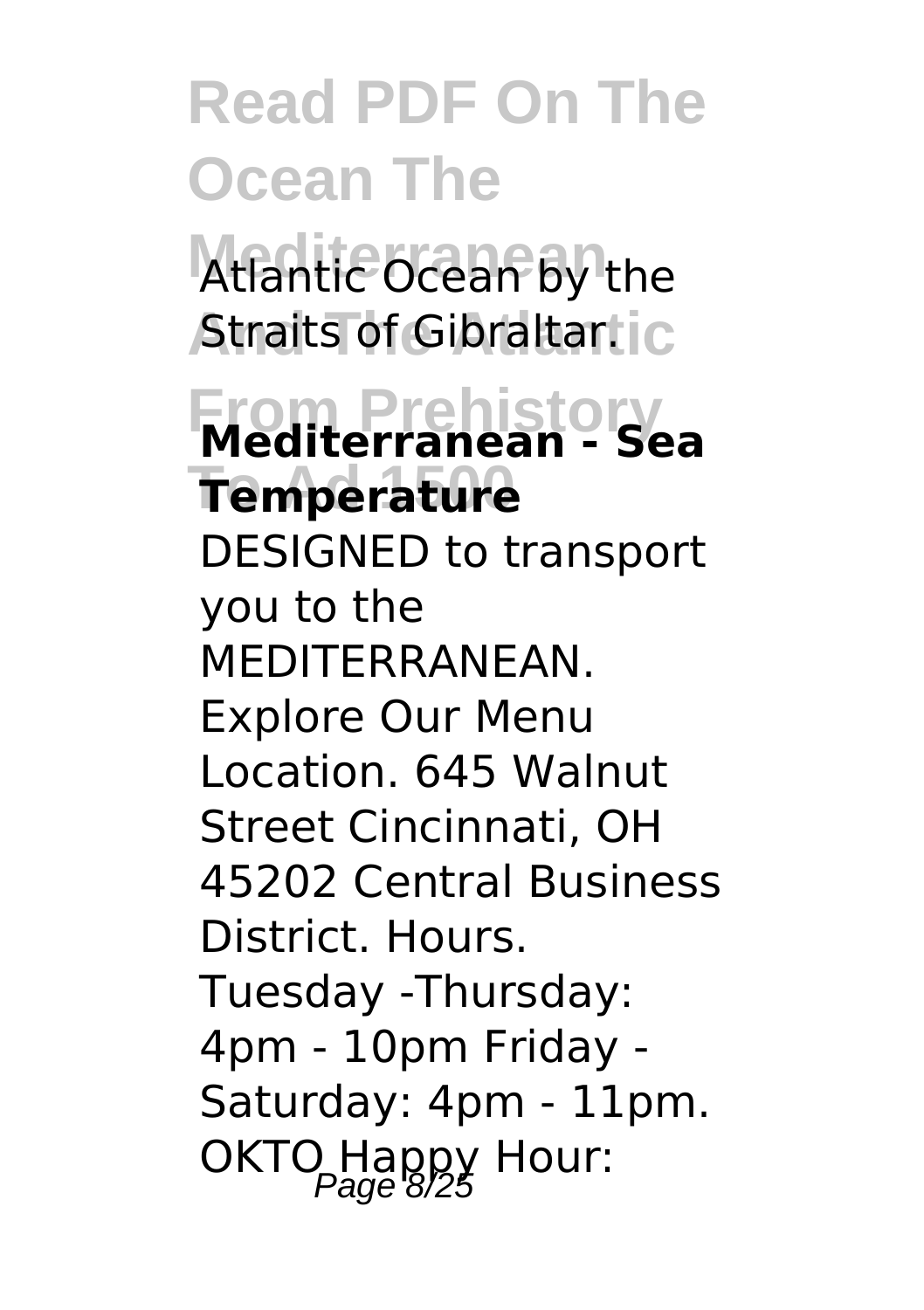**Mediterranean** 4:00-6:00pm / M-Fri. **And The Atlantic** Contact. General: info **From Prehistory** @OktoCincinnati.com

#### **OKTO Greek Restaurant - by Earth & Ocean Restaurant Group** Central Israeli Mediterranean coast sea-state data. Meteomarine observations. CTD observations. Dor-Nachsholim Station; Ashkelon Oceanographic data.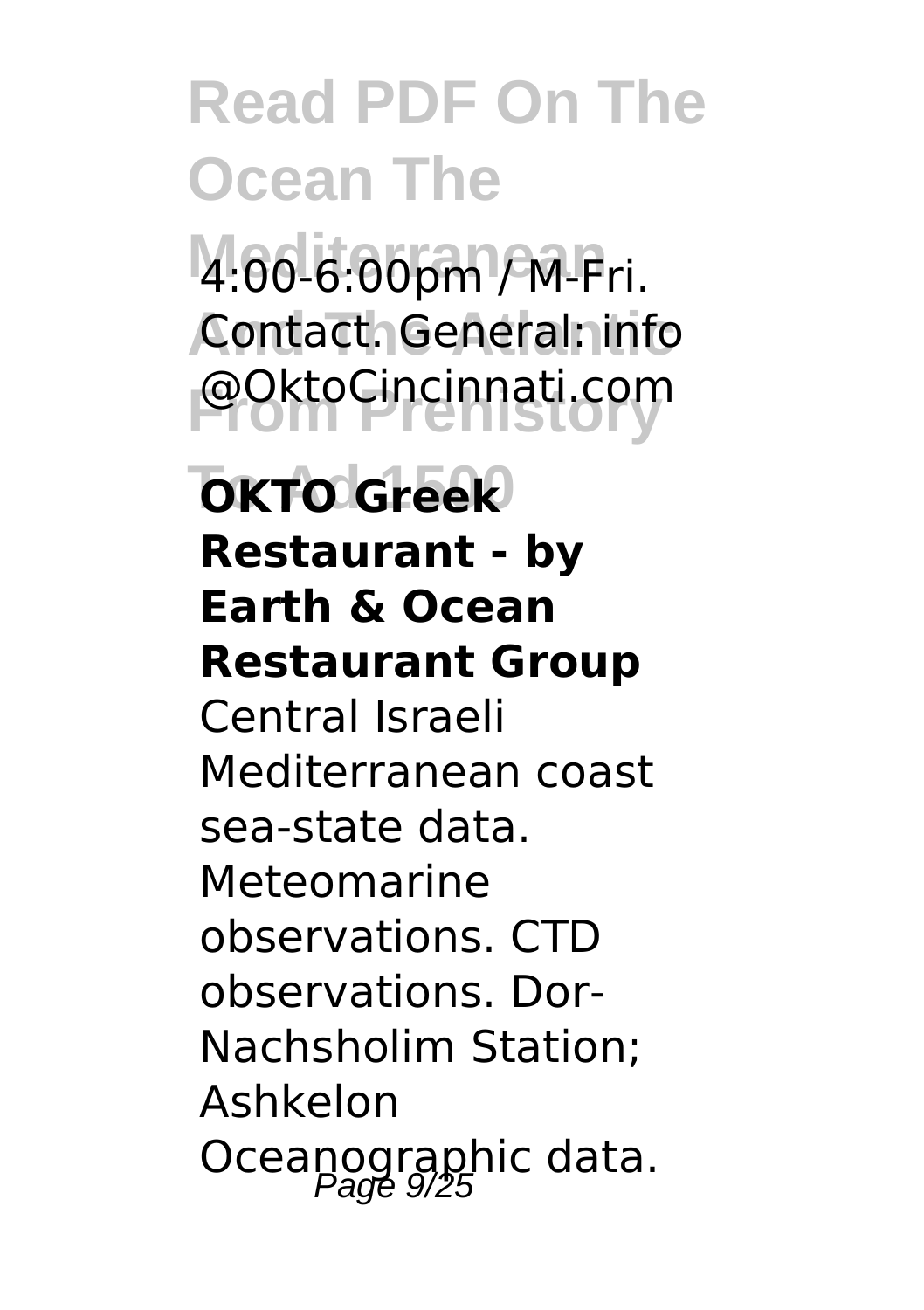**Read PDF On The Ocean The** Meteomarine ean **observations. CTD**tic observations.<br>Agaba/Flat.quif.cory **To Ad 1500** meteoceanographic Aqaba/Elat gulf data. Haifa Bay - Satellite. Dead Sea Data. Ashdod. **Forecast** Mediterranean wave forecast. Mediterranean.

**Mediterranean Wave Forecast (WAM) - ISRAMAR** Oriental Nicety,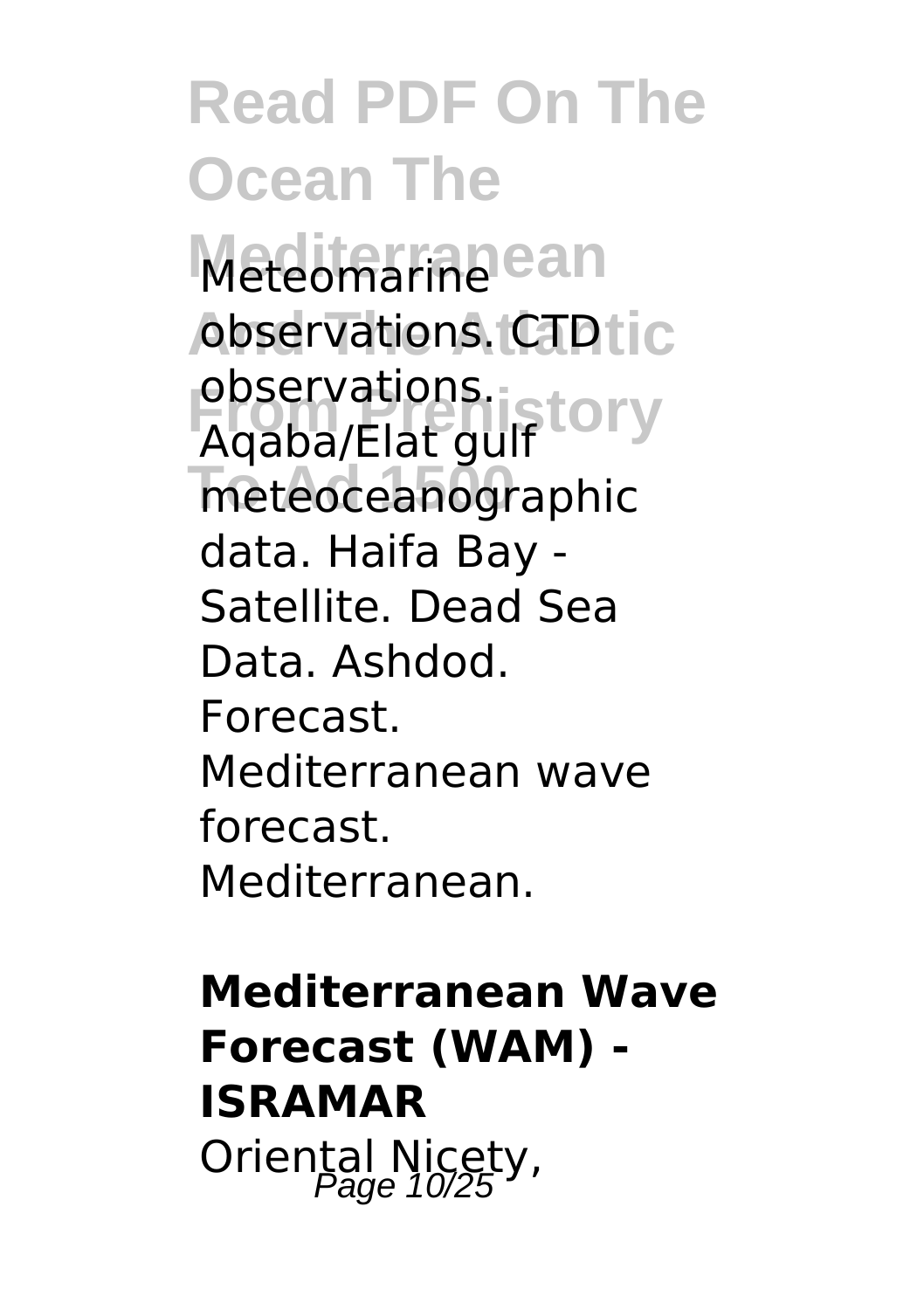formerly Exxon Valdez, **And The Atlantic** Exxon Mediterranean, **France Prehistory**<br>Mediterranean SCD Y Mediterranean, Mediterranean, S/R Mediterranean, and Dong Fang Ocean, was an oil tanker that gained notoriety after running aground in Prince William Sound, spilling its cargo of crude oil into the sea. On March 24, 1989, while owned by the former Exxon Shipping Company, captained by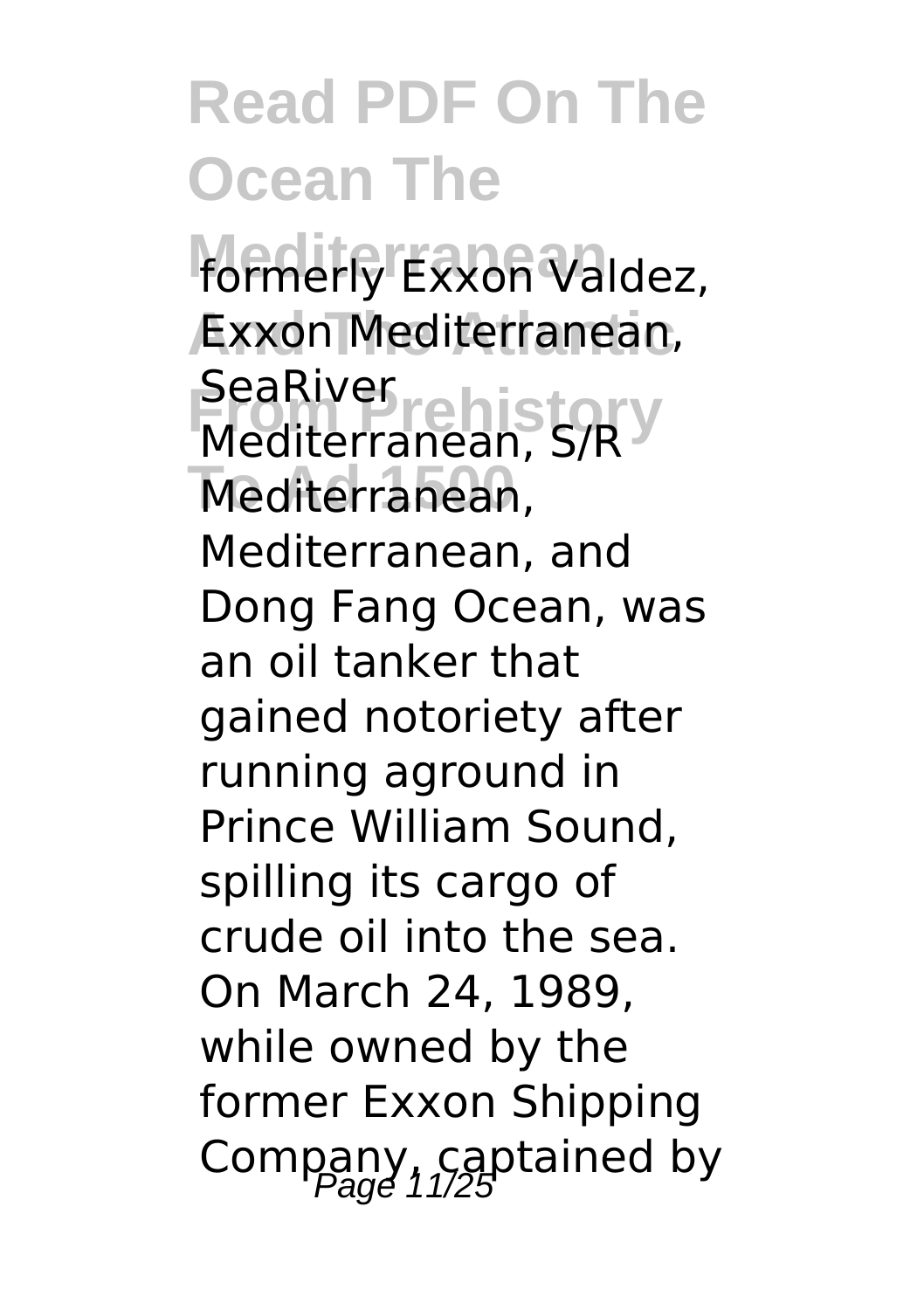Joseph Hazelwood and *Airst Mate James ntic* 

### **From Prehistory Exxon Valdez -**  $\overline{\text{W}}$ ikipedia<sup>00</sup>

Disclaimer \*The user assumes the entire risk related to its use of this data. \*AM&WFG is providing this data "as is" , and AM&WFG disclaims any and all warranties, whether express or implied, including (without limitation) any implied warranties of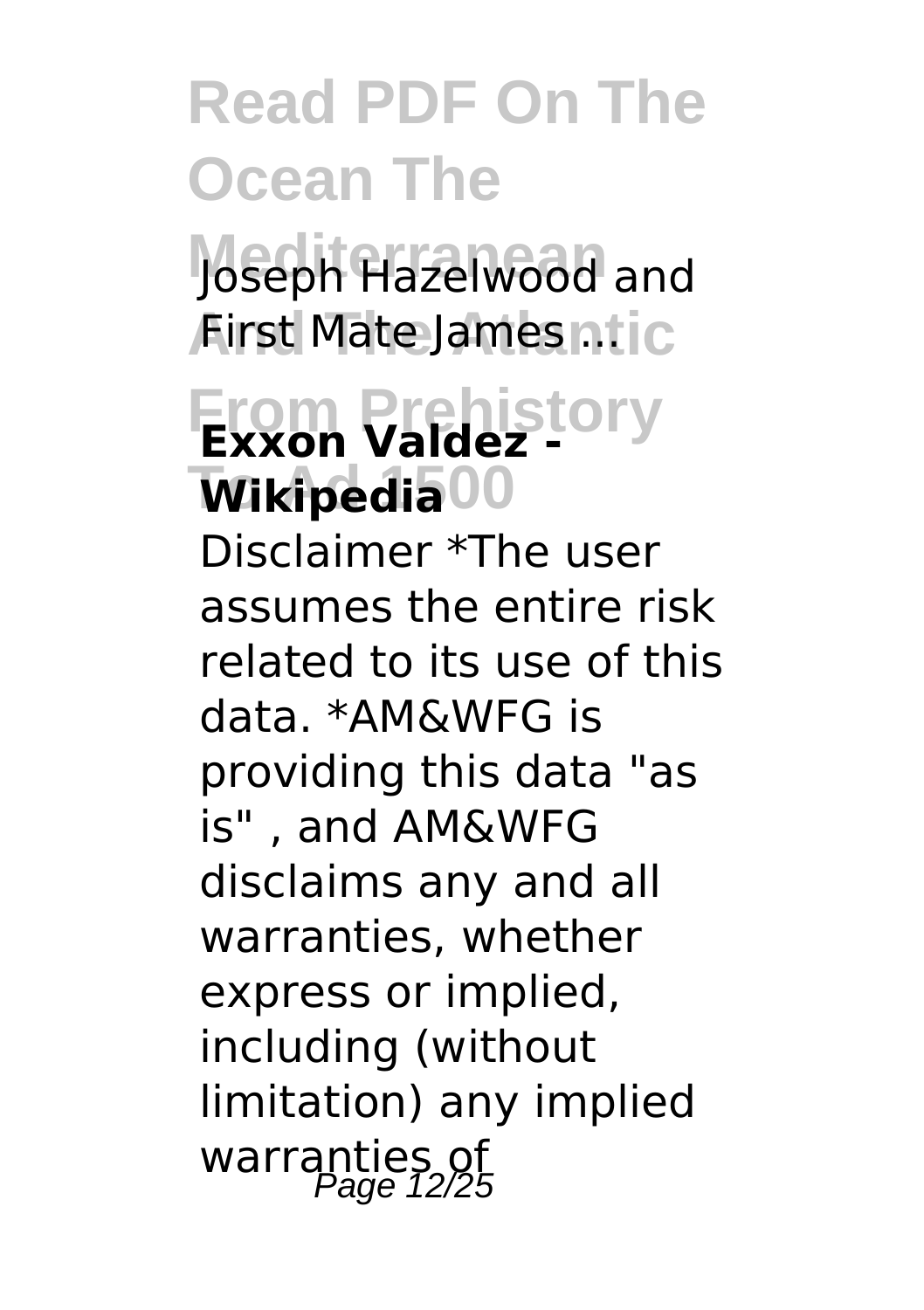merchantability or fitness for a particular **From Prehistory** purpose.

#### **To Ad 1500 WAM - Wave Forecast Global, North Atlantic Ocean, Mediterranean Sea**

**...**

IOI 50th Anniversary. The International Ocean Institute (IOI) is a world leading independent, non governmental non profit organisation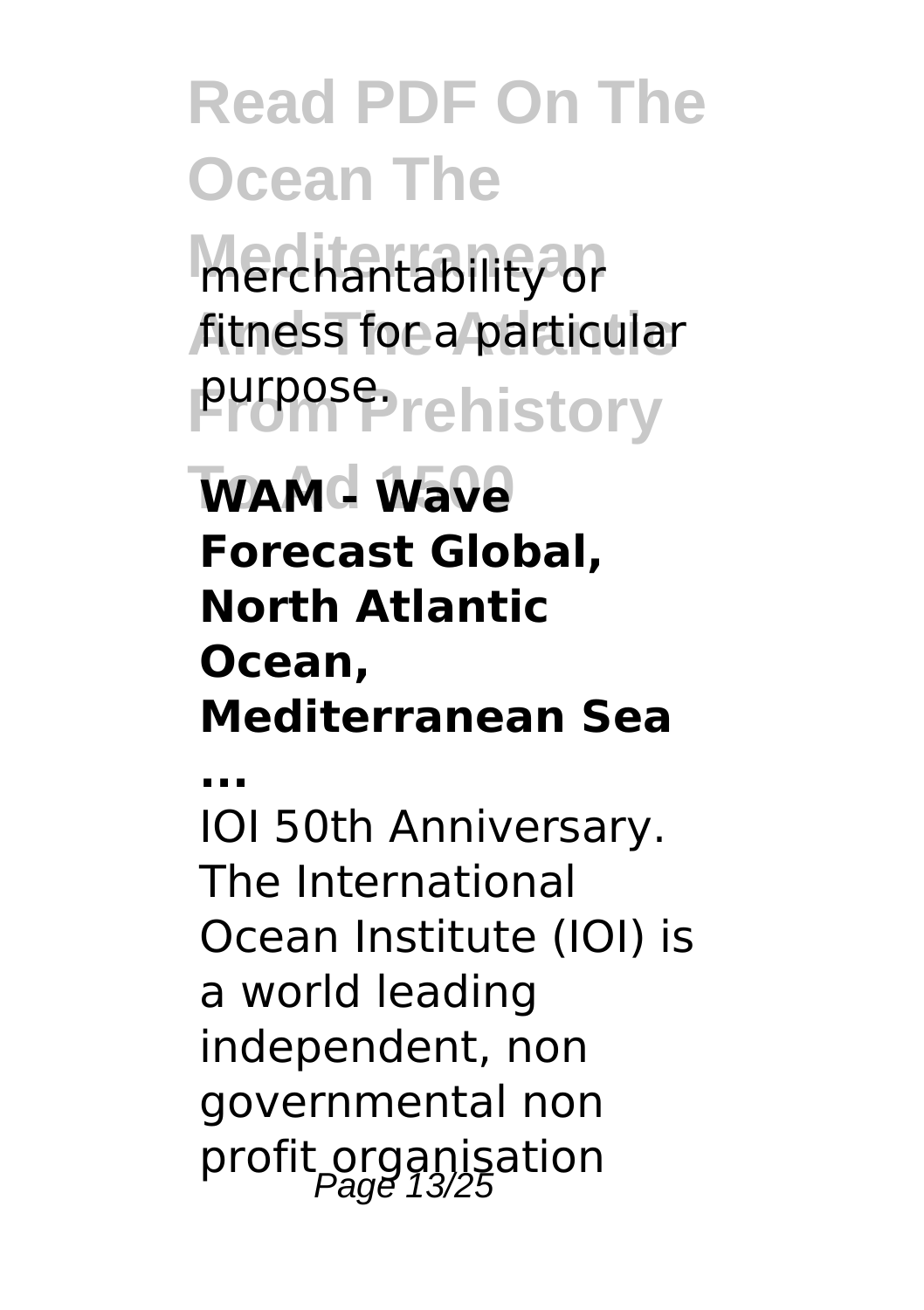conducting training and capacity building **From Prehistory** with the aim of Treating<sup>1500</sup> in Ocean Governance knowledgeable ocean leaders. Read more

#### **IOI - International Ocean Institute - Headquarters**

Cruise Iconic Western Mediterranean France's famed southern coast and Italy's Renaissance treasures take center stage on this eight-day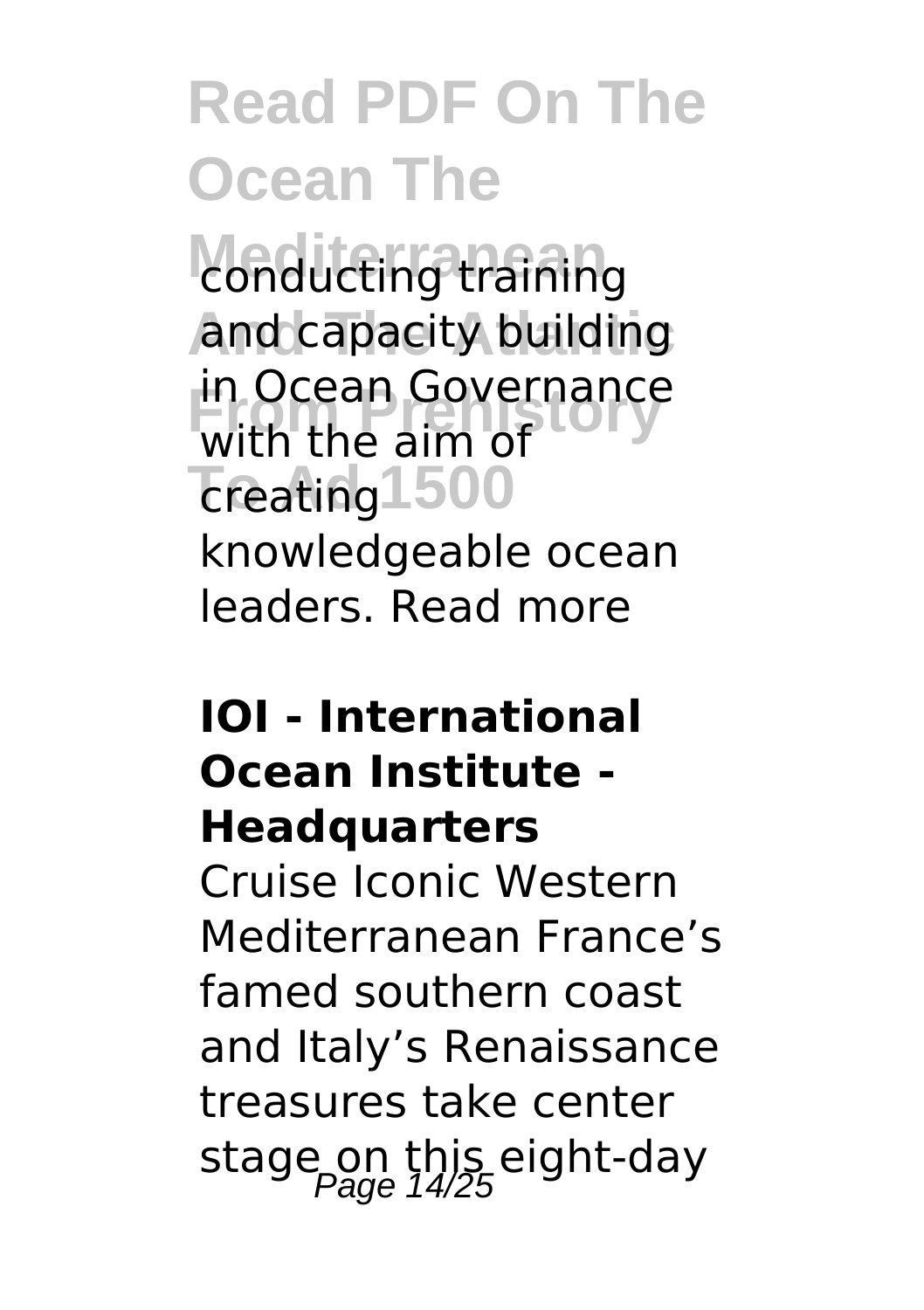**Mediterranean** Mediterranean sojourn. **Immerse yourself in** c **From Prehistory** art, architecture and **Thistory during** Catalonian and Tuscan overnights in Barcelona and Tuscany. In the South of France, call on historic Montpellier and picturesque Marseille, and visit Monte Carlo, Monaco's ...

**Iconic Western Mediterranean - Barcelona to Rome - Cruise Overview**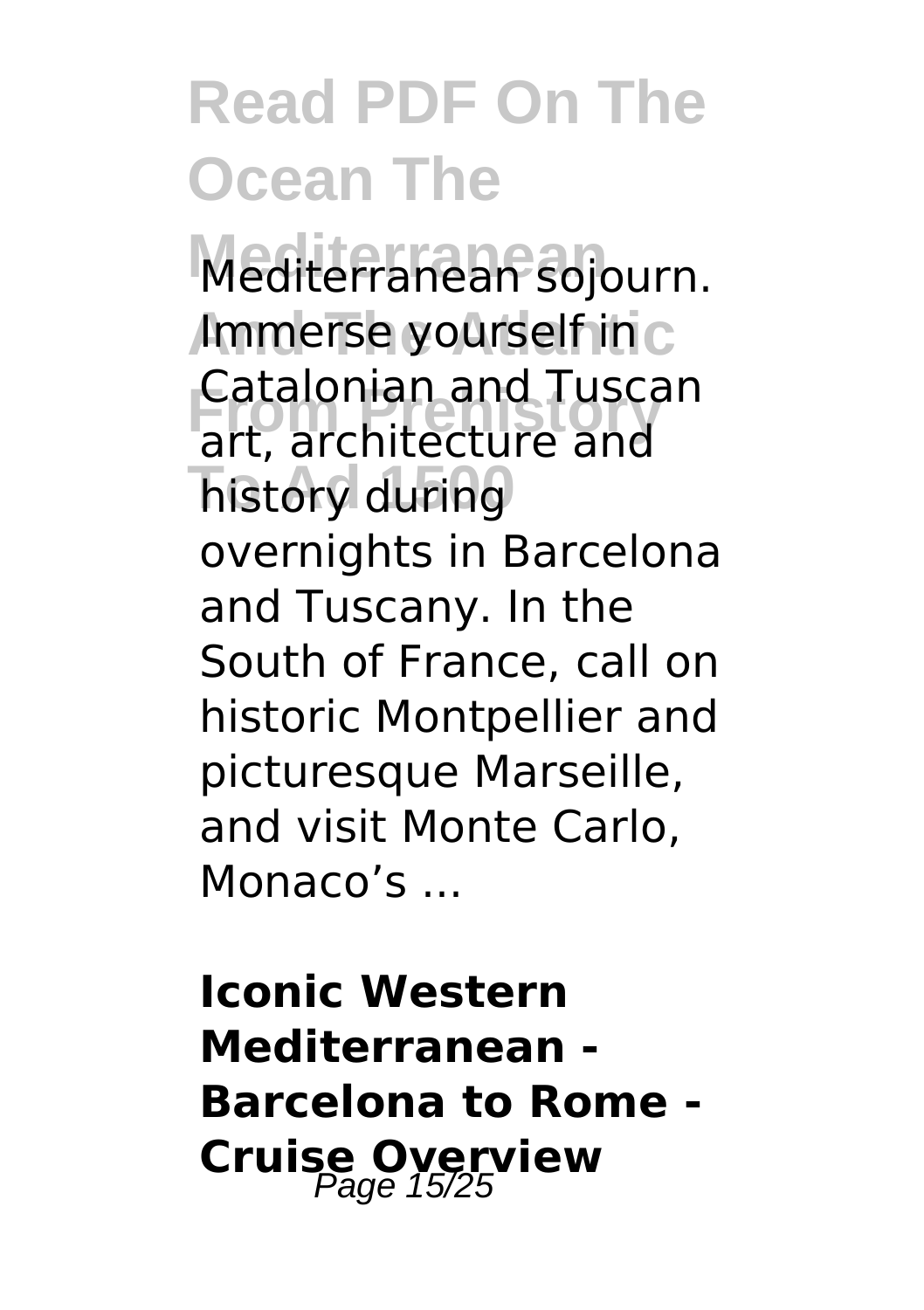**Mediterranean** The Mediterranean Sea **And The Atlantic** in Europe has very high salinity – 38 ppt or<br>more it is almost **To add from the main** more. It is almost ocean, and there is more evaporation than there is rain or extra freshwater added from rivers. ... The ocean around Antarctica has a low salinity of just below 34ppt, and around the Arctic it is down to 30ppt in places. Thawing r<br>icebergs<br>Page 16/25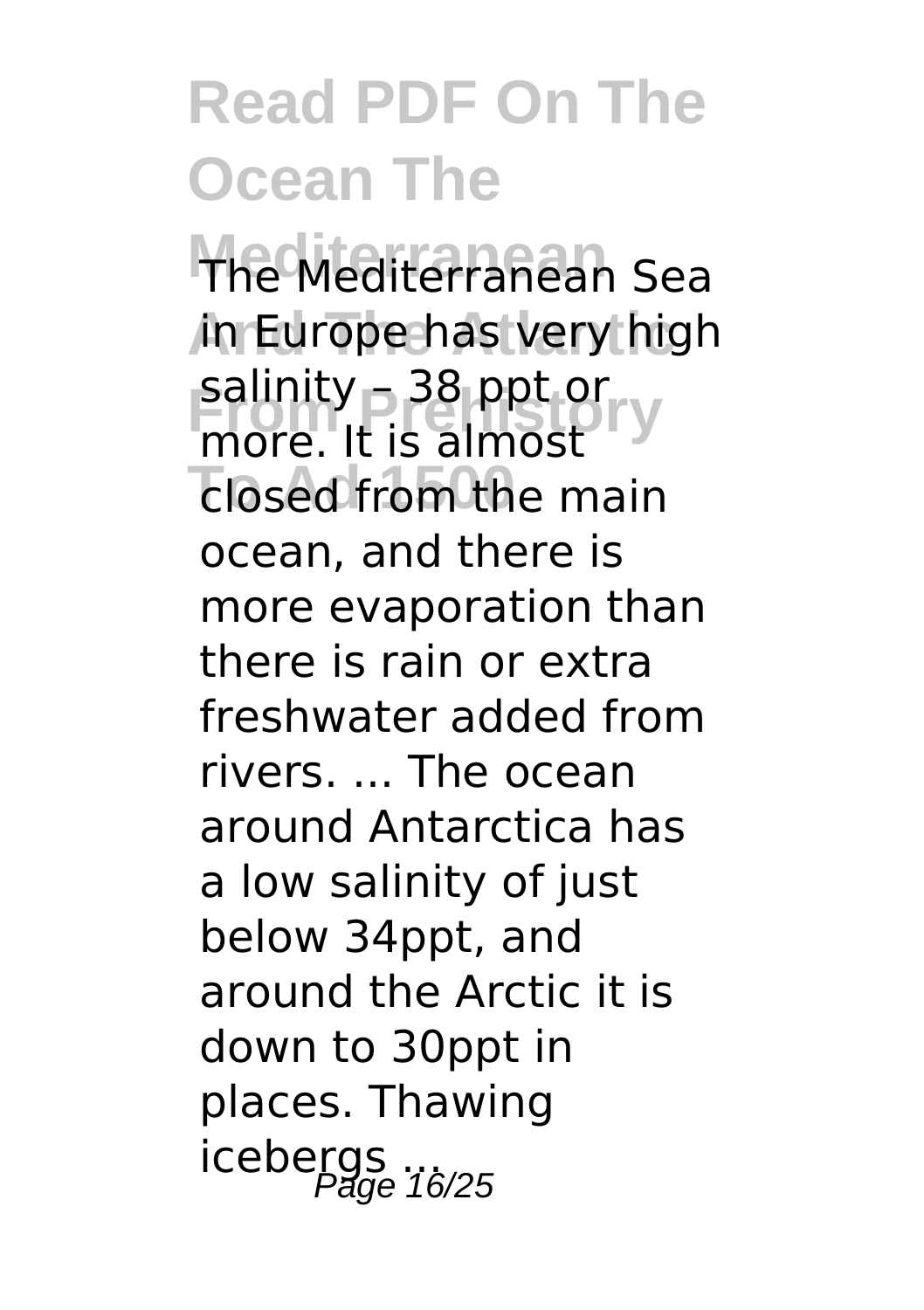### **Read PDF On The Ocean The Mediterranean**

#### *<u>Ocean salinity —Lic</u>* **Science Learning**<br>**Print In Greek literature Hub** (which is where the phrase entered Western literature), the Seven Seas were the Aegean, Adriatic, Mediterranean, Black, Red, and Caspian seas, with the Persian Gulf thrown in as a "sea." In Medieval European literature, the phrase referred to the North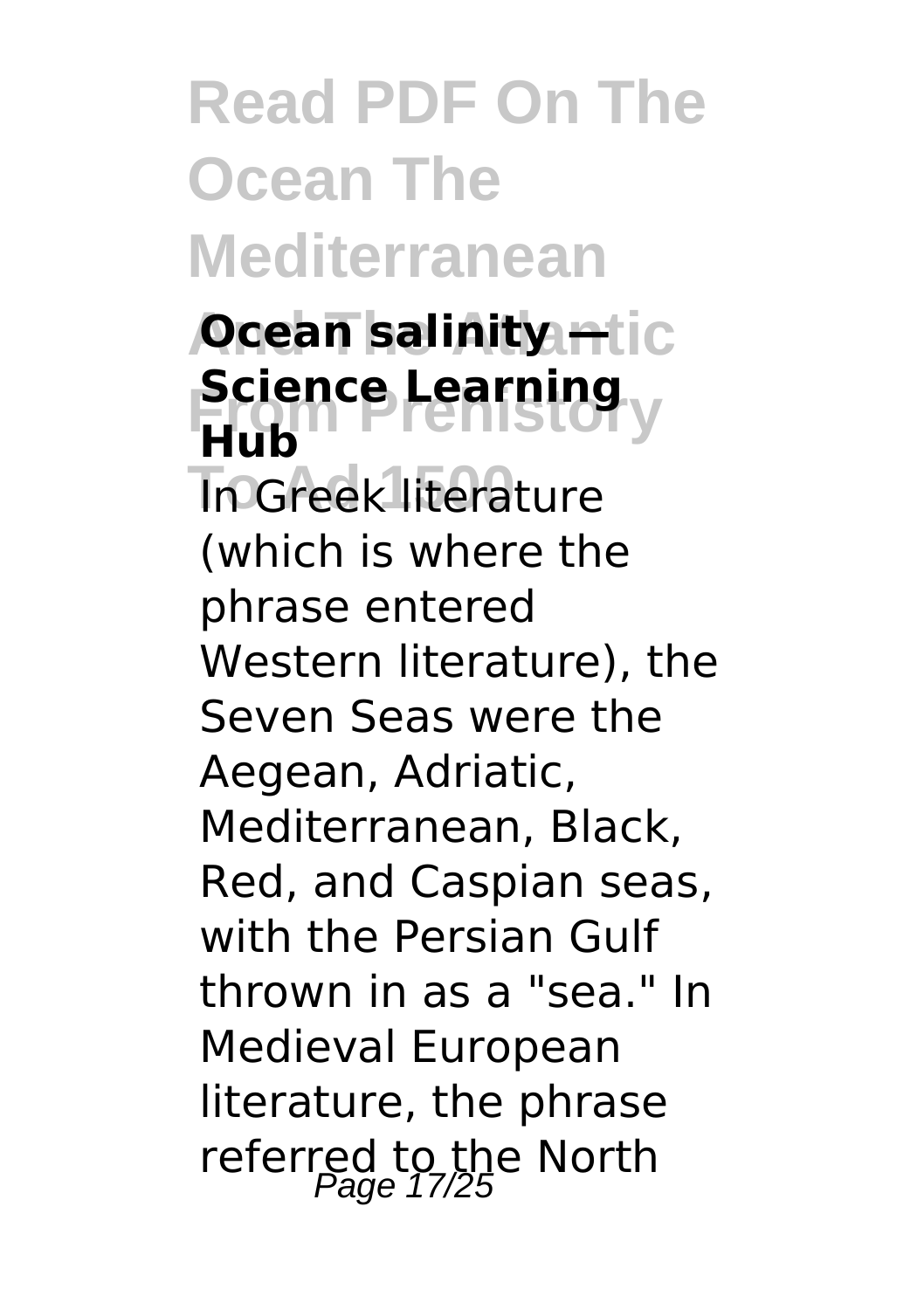Sea, Baltic, Atlantic, **And The Atlantic** Mediterranean, Black, **From Prehistory** Red, and Arabian seas.

**What are the Seven Seas? - National Ocean Service** Contact Cruise Direct Online at Contact Cruise Direct Online (800)365-1445 (800)365-1445

**Rivers, Oceans, & now Expeditions | Viking Cruises®** Provided to YouTube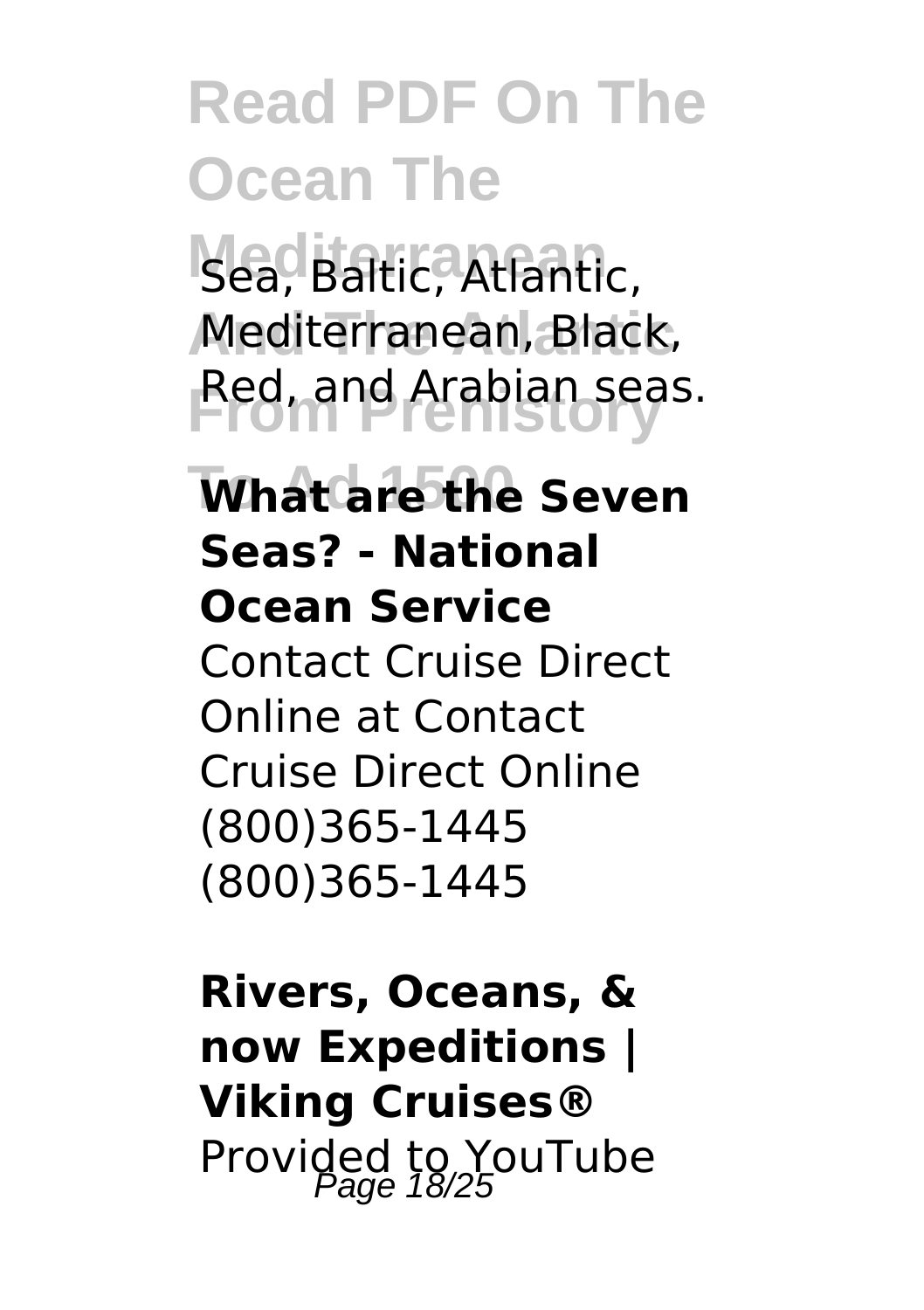by Sequence Sequence AimitedMediterranean **Breeze by the Ocean ·**<br>Chilled Ibizazzz **Absolute** 500 Chilled IbizazZz Contemplation Tracks zZz℗ 2022 Sunset Lounge Re...

#### **Mediterranean Breeze by the Ocean - YouTube**

Hundreds of new species have invaded the Mediterranean Sea, altering local biodiversity and<br>Page 19/25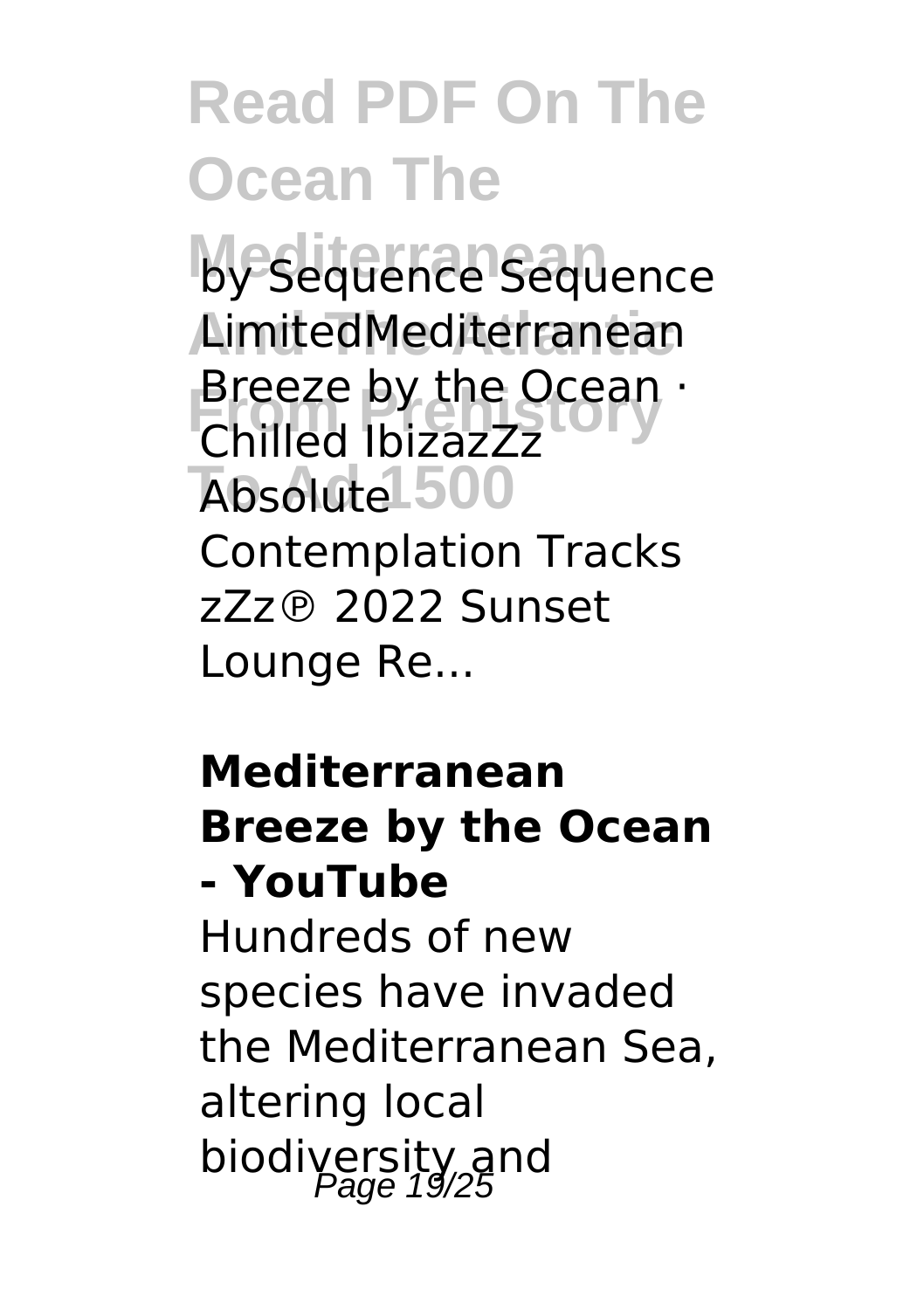disrupting fisheries. **Ocean looks at both** C **From Prehistory** opportunities presented by their the problems and arrival. #Ocean

#### **Managing non-Indigenous species in the Mediterranean Sea** Forests. Eighty to ninety per cent of Europe was once covered by forest. It stretched from the Mediterranean Sea to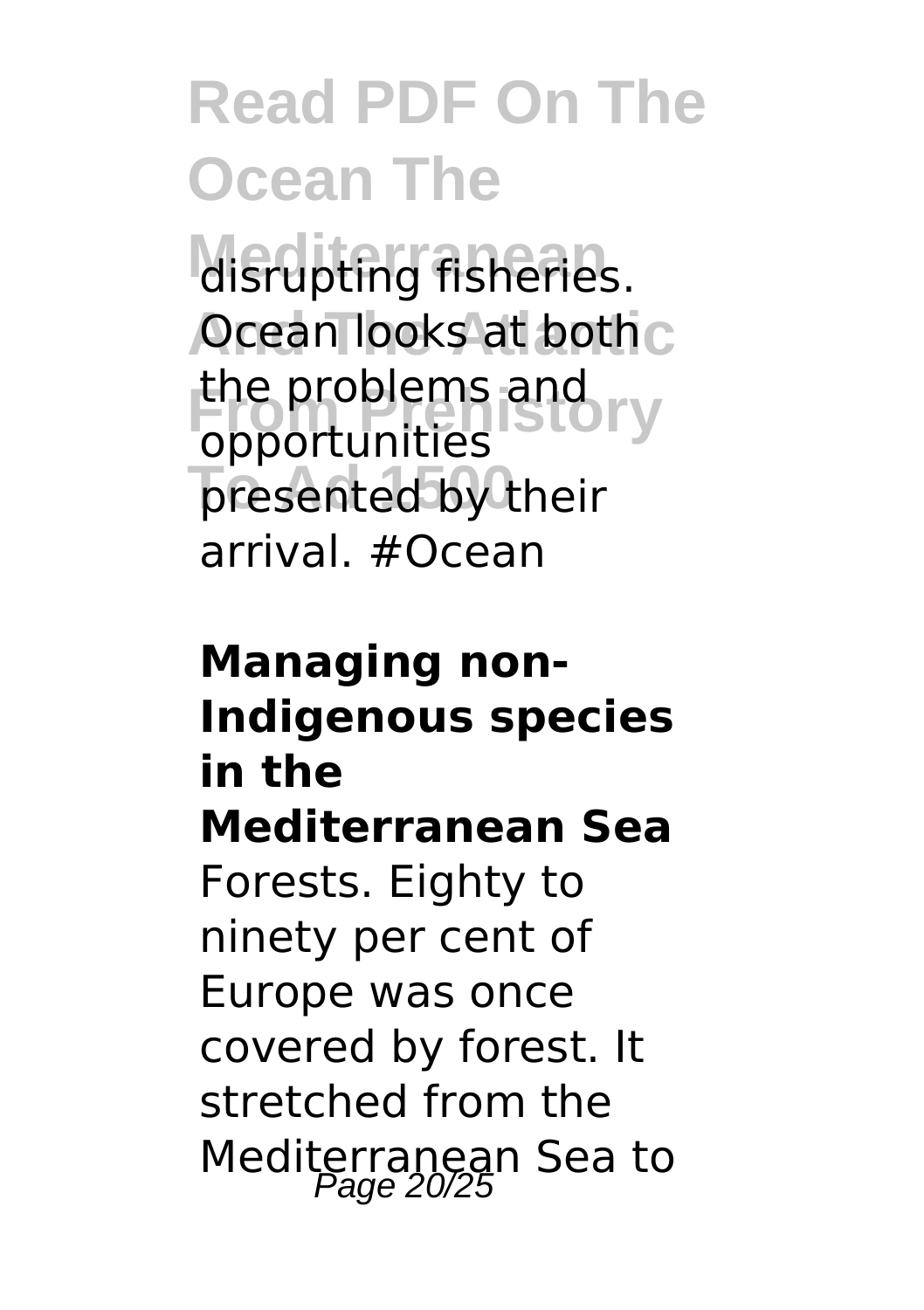### **Read PDF On The Ocean The** the **Arcticranean Ocean.Though over** C **From Prehistory** forests disappeared **Through the centuries** half of Europe's original of deforestation, Europe still has over one quarter of its land area as forest, such as the boreal forests of Scandinavia and Russia, mixed rainforests of the Caucasus and the cork

### **Fauna of Europe -**

...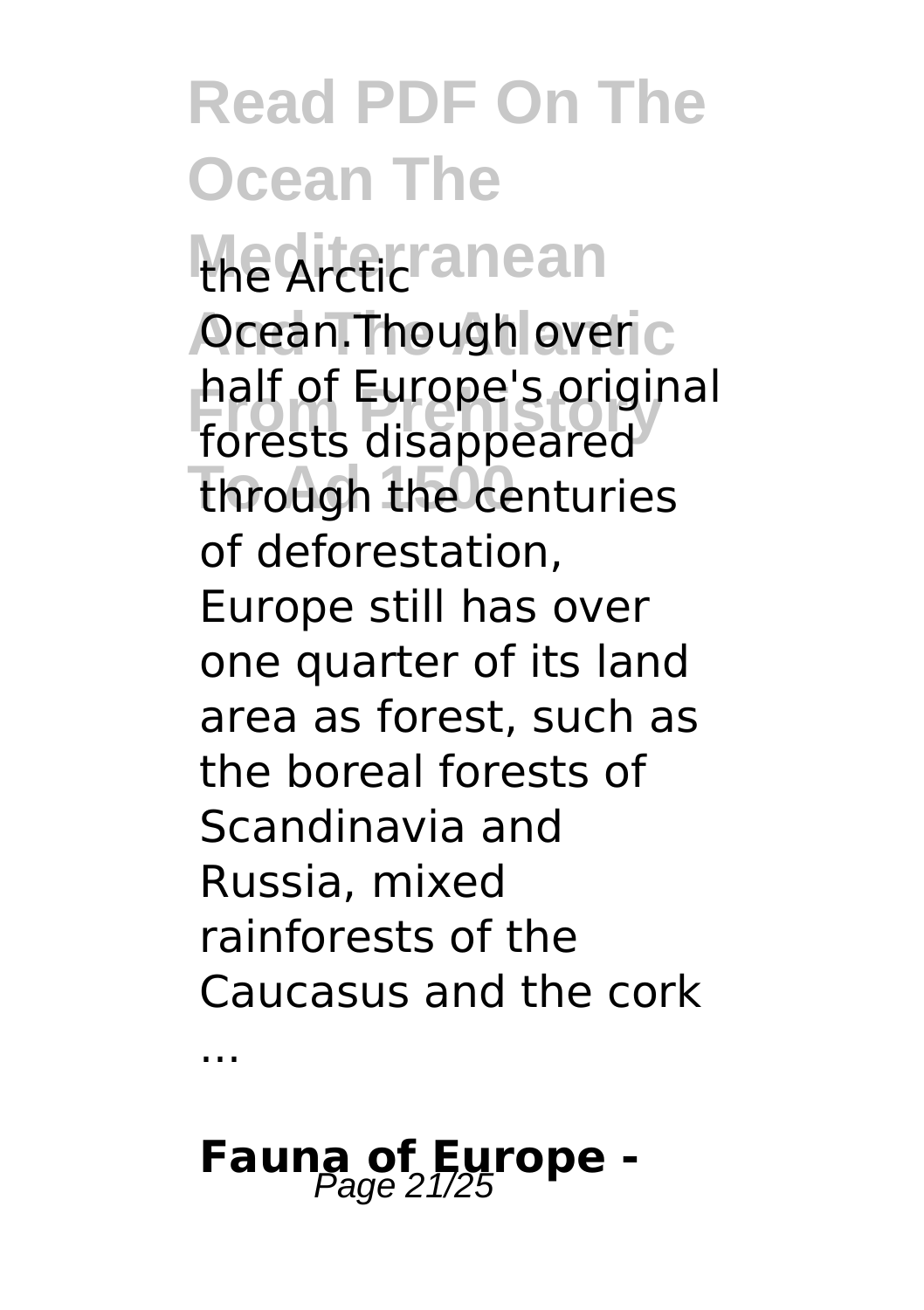**Wikipedia**nean **Ocean & Coastalntic From Prehistory** leading international **Journal dedicated to** Management is the the study of all aspects of ocean and coastal management from the global to local levels. We publish rigorously peer-reviewed manuscripts from all disciplines, and inter-/trans-disciplinary and co-designed research, but all submissions must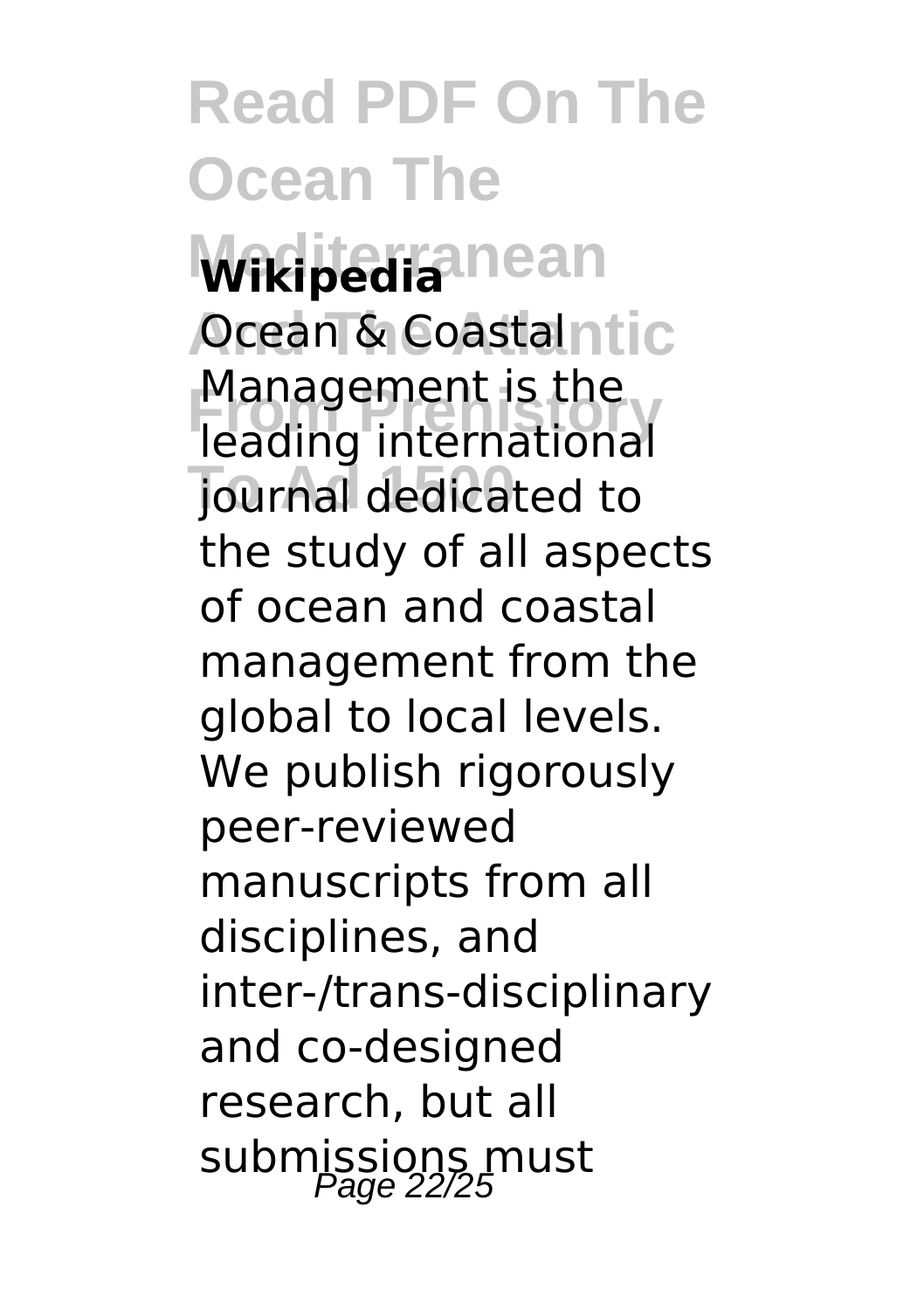**Read PDF On The Ocean The Make clear the an** 

relevance to tlantic **From Prehistory** governance issues Televant to 0.0 management and/or

**Ocean & Coastal Management | Journal | ScienceDirect.com by Elsevier** Welcome to the Mediterranean Home of Seafood. It began with an ingenious dream to make seafood available to everyone. You see,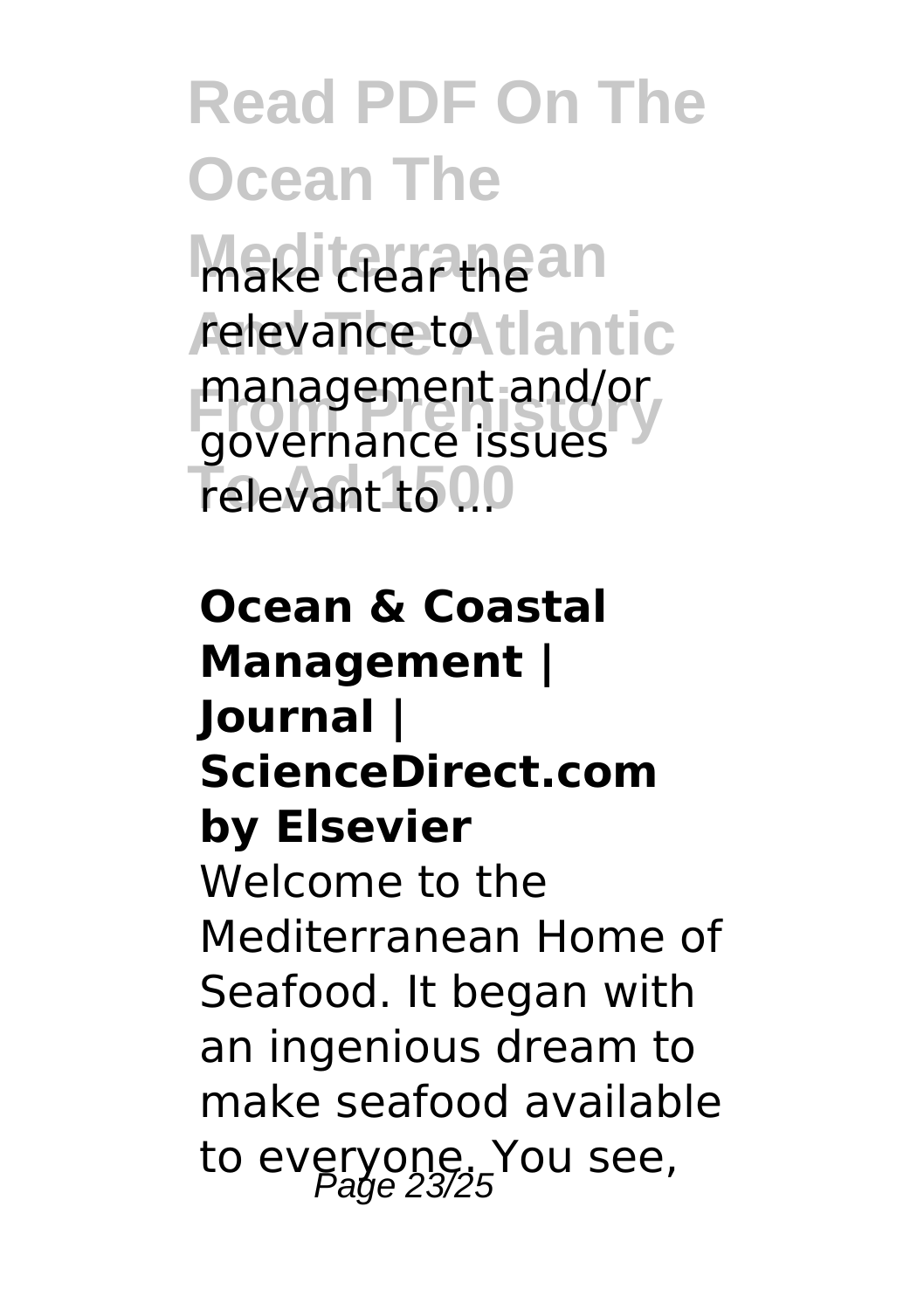this was once aan delicacy accessible c only to the upmarket<br>and lavish. ... The **To Cean sustains us with** only to the upmarket the basic elements of life; it produces half the oxygen we breathe, provides the water we drink and delicately inhabits ...

Copyright code: [d41d8cd98f00b204e98](/sitemap.xml) [00998ecf8427e.](/sitemap.xml) Page 24/25